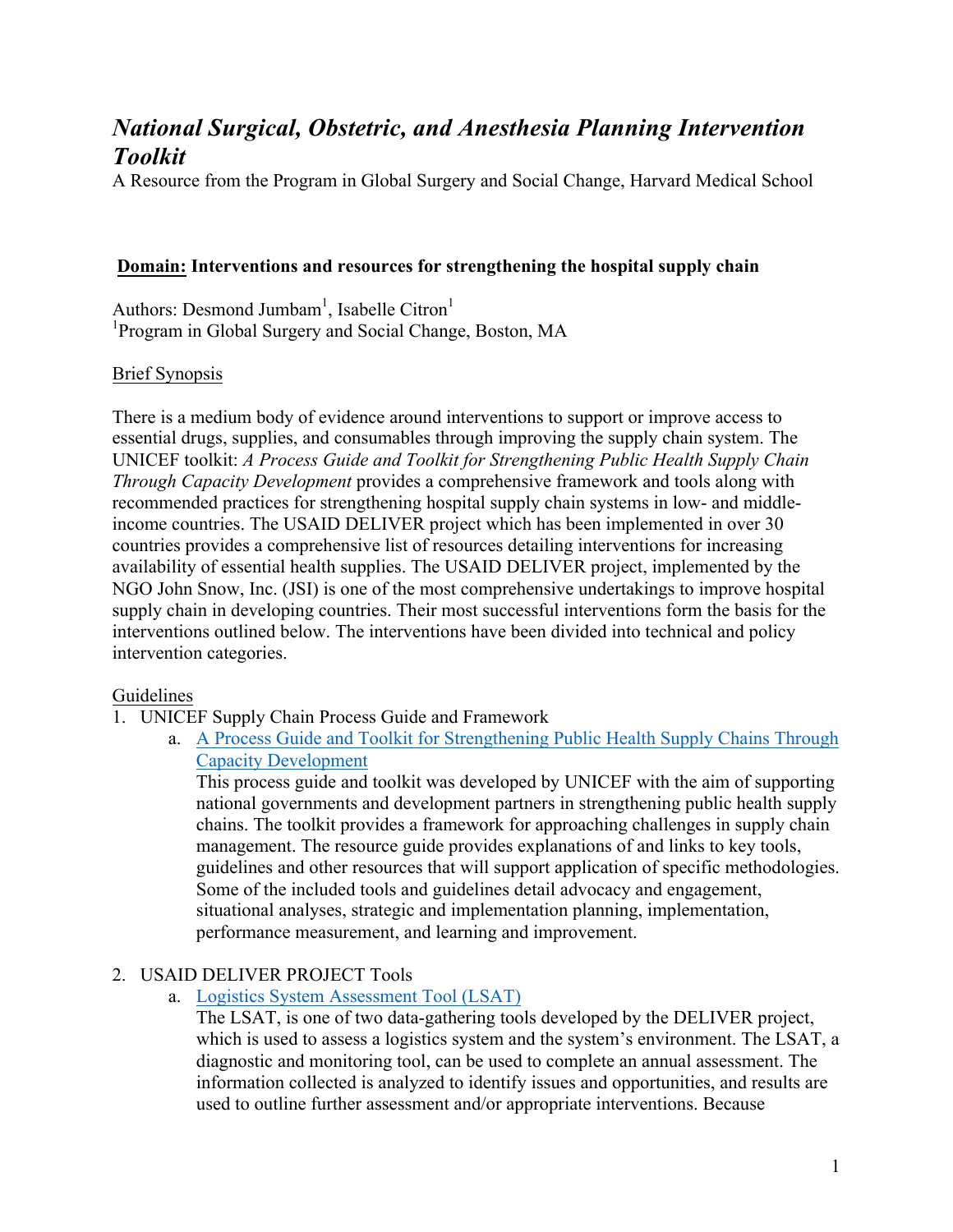assessments using the LSAT are conducted and analyzed in successive years, the results can be used to monitor and improve system performance; and to provide critical data that can identify a country's commodity security strengths and weaknesses.

b. Logistics Indicators Assessment Tool (LIAT)

The LIAT, a quantitative data collection instrument, is used to conduct a facilitybased survey to assess health commodity logistics system performance and commodity availability at health facilities. The LIAT can be used to monitor the performance of certain processes involved in the logistics management, to evaluate certain outcomes of logistics interventions, to provide ongoing supervision and performance monitoring, and to monitor commodity availability.

- c. Assessment Tool for Laboratory Services (ATLAS) The ATLAS is a data gathering tool used to assess laboratory services and logistics. It can be used in a similar way to the LIAT.
- 3. WHO Procurement and Supply Management Toolbox

This is a platform that was created by WHO AIDS Medicines and Diagnostics Service (AMDS) to improve access to procurement and supply chain management (PSM). The platform is in the form of a search engine to find and select PSM tools that are needed for a particular PSM technical area of interest.

## Interventions

## *TECHNICAL INTERVENTIONS*

1. Implementing and strengthening an electronic Logistics Management and Information System

## **Reference**:

- **1. http://deliver.jsi.com/wp-content/uploads/2016/12/FinaCounRepo\_ZM-1.pdf**
- **2. http://deliver.jsi.com/wp-content/uploads/2017/01/FinaCounRepo\_ET.pdf**

Weblink: http://www.who.int/hiv/events/DELIVER\_Presentation.pdf

Type: National policy; facility-based

Intervention description:

Many LMICs still rely on paper-based Logistics Management and Information Systems (LMIS) which often leads to challenges in the supply chain system including long lead times, errors in transcribing and reading illegible hand-writing, limited analytics, and slow access to data for decision-making. To mitigate these challenges, many countries are turning to electronic Logistics Management and Information Systems (e-LMIS).

Examples: As part of the USAID Deliver Project, e-LMIS have been implemented as an analytical tool in several countries. The tool aims to 1.) make data reporting faster, easier and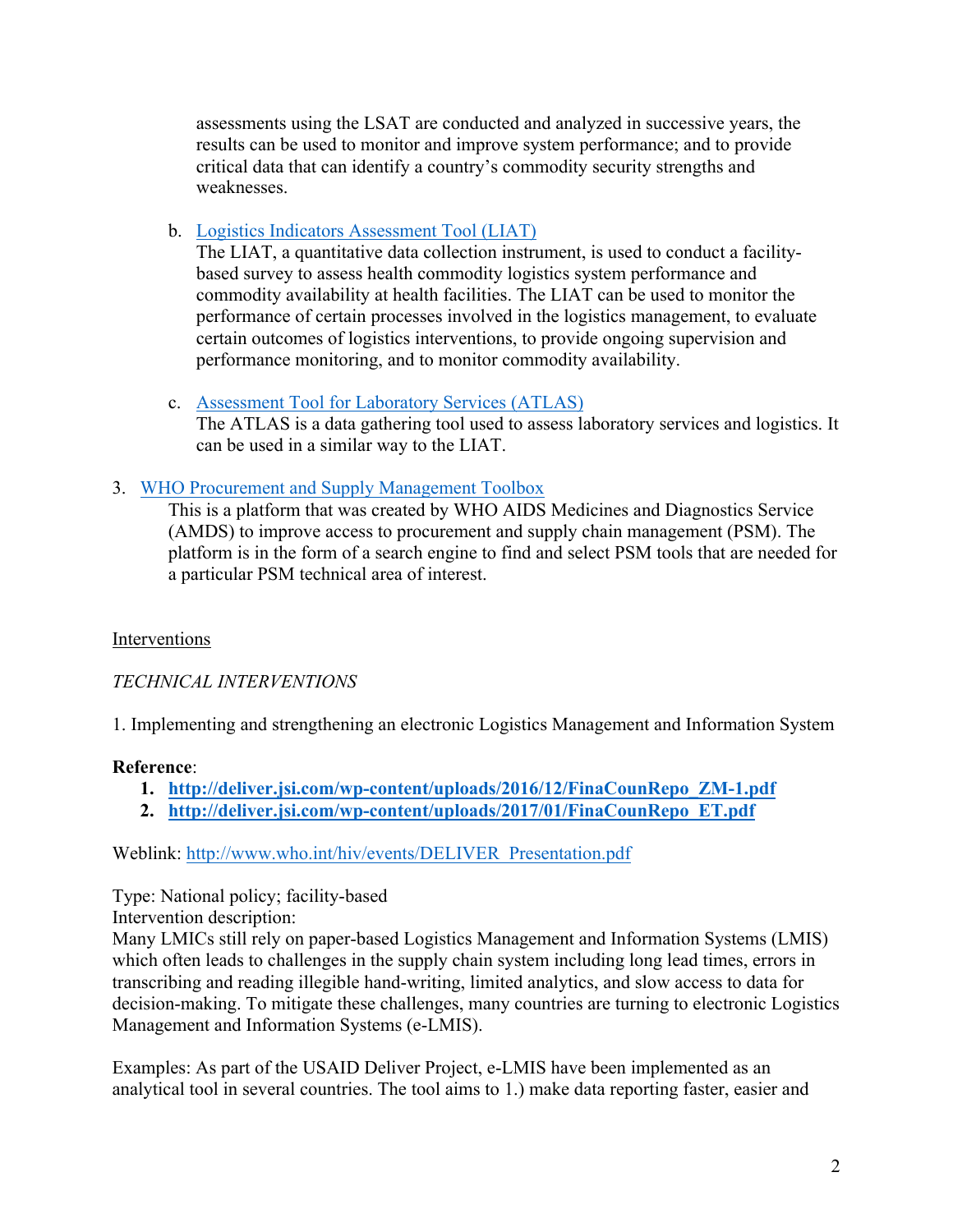more accurate, 2.) increase data visibility for managers, 3.) improve decision making regarding stock levels, 4.) reduce stockouts, and ultimately, 5.) improve health outcomes. Different components of the USAID e-LMIS have been implemented in Zambia, Tanzania, Ethiopia and Pakistan.

Outcomes: In Zambia, the software-based eLMIS is currently used nationwide and serves approximately 250 health facilities. The new system has led to increased efficiency in requisitioning and supplying health commodities, improved commodity management, and enhanced service delivery across the country<sup>1</sup>. Ethiopia has also made significant progress in implementing and scaling integrated health commodity management systems<sup>2</sup>.

Organization: USAID, MOH of Zambia, MOH of Tanzania, Medical Stores Limited (MSL), John Snow, Inc. (JSI)

Cost: The eLMIS project was funded by numerous partners including the USAID-funded Supply Chain Management System (SCMS) project, Zambian and Tanzanian MOH, Churches Health Association of Zambia (CHAZ), the Bill & Melinda Gates Foundation, the Rockefeller Foundation, the World Bank, the CDC, PATH, Village Reach, UN Commission on Life-Saving Commodities, and UNICEF

Considerations: Piloting electronic management systems like the eLMIS in a few facilities is important for ensuring the feasibility of the tool in each setting and will allow the tool to be adapted to each country's context before scale-up. It's equally crucial to ensure that users are properly trained to use these electronic management systems to ensure acceptability. Roll-out of electronic logistics management systems nationally can be resource intensive requiring hardware and training but outcomes can be substantial if properly implemented. Country Ministries and Leadership driving the process is important for success.

2. Essential Medicines Logistics Improvement Programme (EMLIP)

#### **Reference:**

**1. http://deliver.jsi.com/wp-content/uploads/2016/12/FinaCounRepo\_ZM-1.pdf**

Web link: http://thepump.jsi.com/how-the-emlip-hybrid-system-strengthens-health-outcomes-inzambia/

Type: National policy

Intervention description:

To protect against frequent stock outs of essential medicines at district pharmacies and facilities, a kit of essential medicines and supplies are delivered to each facility at regular intervals.

Example: In Zambia, an Essential Drugs Public Pilot Program (EDPPP) was rolled out with its Essential Medicines Logistics Improvement Programme (EMLIP). However, challenges in maintaining stock levels led to the creation of the EMLIP hybrid focused on improving logistics capacity at the district level and reducing the number of stockholding points. In the hybrid system, facilities receive a monthly predetermined quantity of supplies through a baseline kit for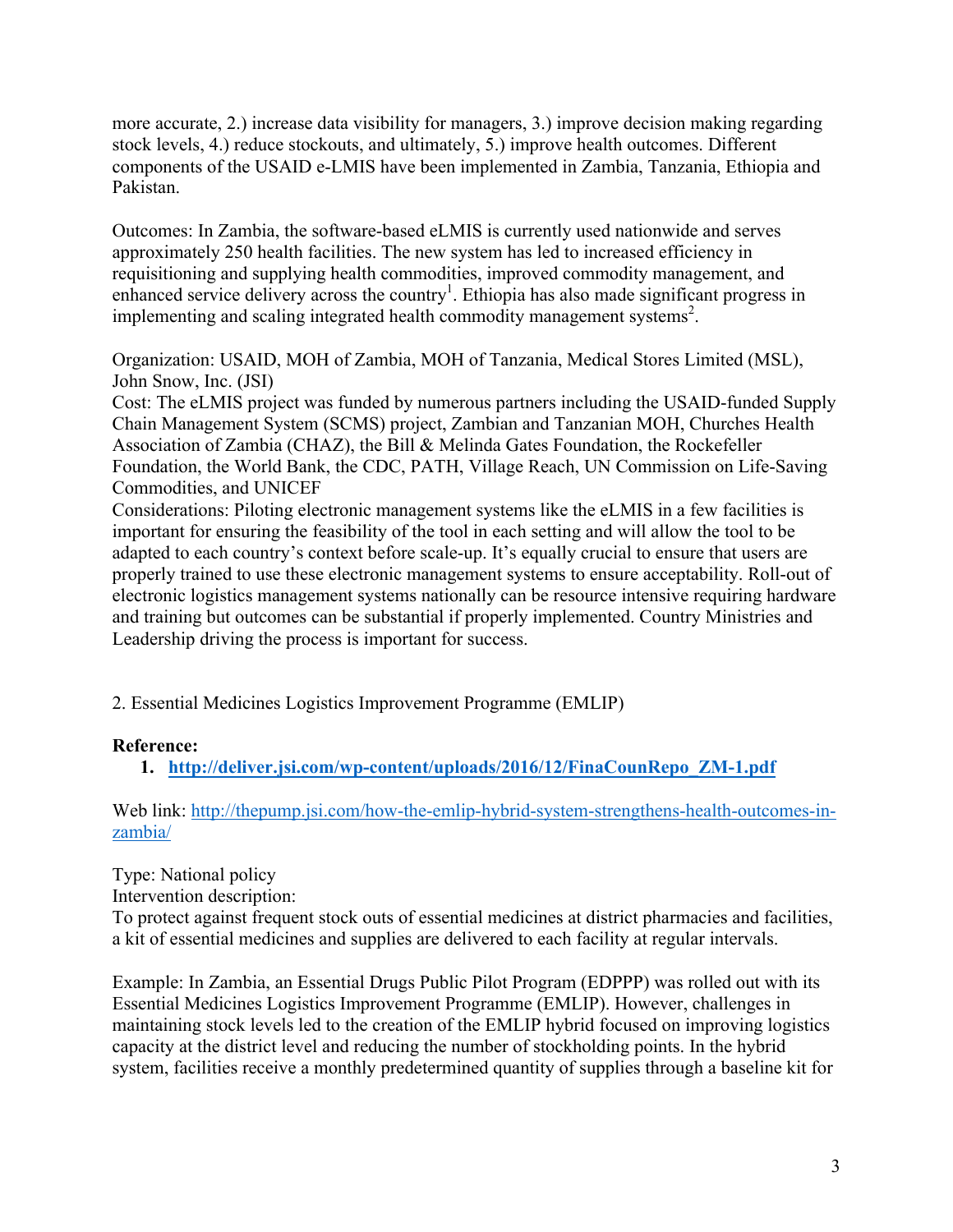essential commodities (push) and additional supplementary supplies through demand from the logistics team (pull). $\frac{1}{1}$ 

Outcome: The pilot study in Zambia demonstrated reduced district-level stock out rates. Storage practices also improved with training of staff, and reporting of consumption of supplies rates increased from 72% to 95% over the 12-month period of the pilot study.<sup>1</sup>

Organization: Zambian MOH, JSI, USAID, MSL

Cost: USAID-funded

Considerations: Late procurement of some commodities may lead to stock outs at some facilities. Since the essential medicines kit are not customized to the demands of each facility, wastage and shortage may become problematic. Regular delivery of a customized kit to each facility could protect against this.

3. Forecasting and Quantification (F&Q) training

**Reference: http://deliver.jsi.com/wp-content/uploads/2016/12/FinaCounRepo\_ZM-1.pdf**

Type: National policy; facility-based

Intervention description:

Training supply chain staff in best practices for forecasting and quantification can help ensure the uninterrupted supply of products to health facilities.

Example: The USAID DELIVER project created an F&Q core team in Zambia responsible for data collection for quantification. Training in F&Q were also provided to the team to help identify funding needs and procurement gaps, maximize use of available resources, and advocate for additional resources.

Outcome: The project has helped enable staff to conduct annual long-term forecasts and quantifications for family planning, malaria, HIV test kits, and essential medicines commodities in Zambia. Development of a supply chain coordination committee also helped to improve stakeholder coordination in the procurement of health commodities.

Organization: Zambia MOH, JSI, USAID, MSL Cost: USAID-funded Considerations: Forecasting and quantification training can be resource intensive. Strong coordination is also required for success of F&Q training and implementation.

## *POLICY AND ADVOCACY FOR COMMODITY SECURITY INTERVENTIONS*

1. Lobby for increased commodity investment by national governments

**Reference: http://deliver.jsi.com/wp-content/uploads/2016/12/FinaCounRepo\_ZM-1.pdf**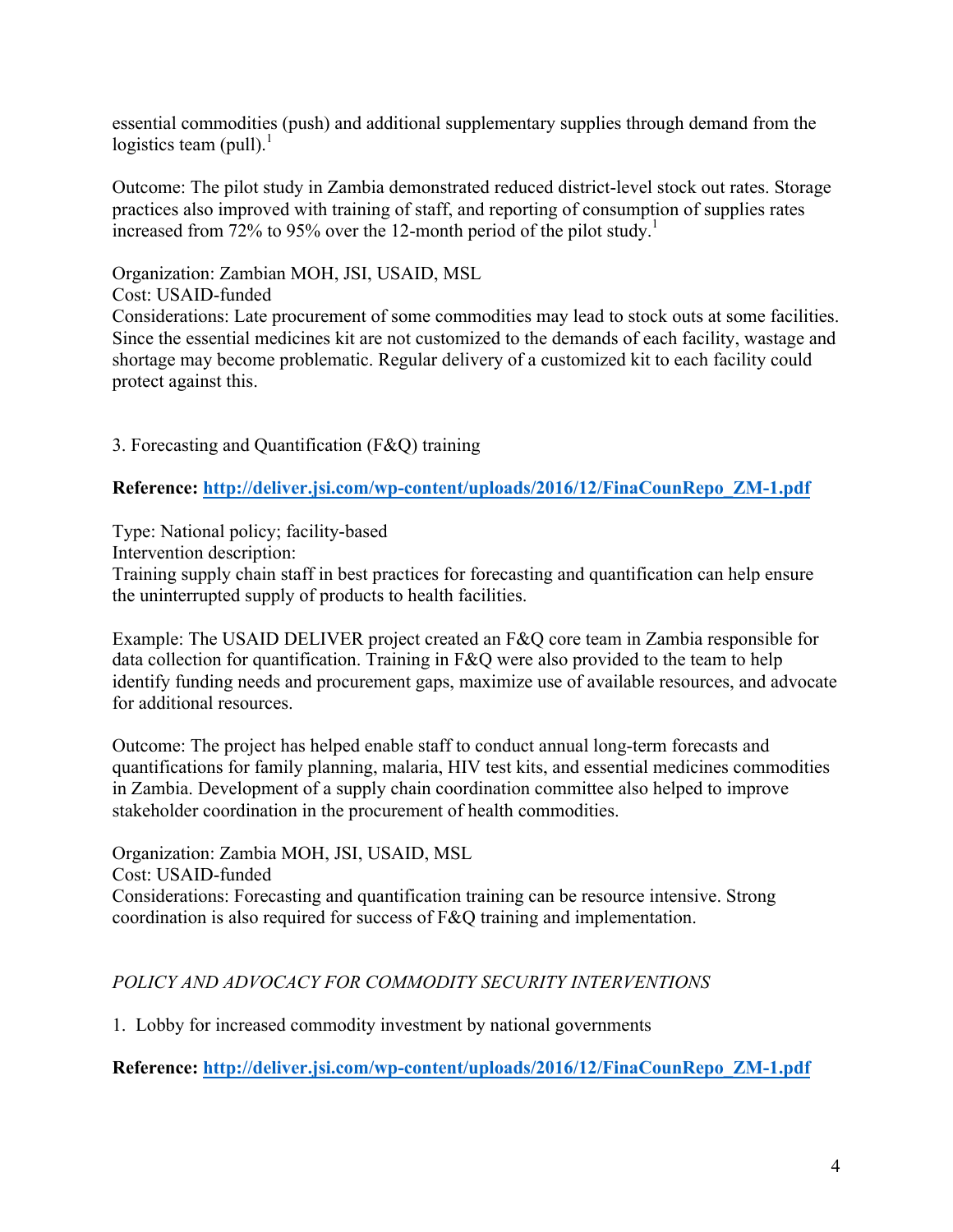Type: National policy

Intervention description:

It is therefore essential to develop strategies to increase resource and funding allocation from the government and funding partners for procurement of commodities for the supply chain. This can be promoted by lobbying efforts.

Example: In Zambia the USAID Deliver project worked closely with the MOH to track donor contribution to ARV procurement for the public supply chain and to perform annual gap analysis. The gap analysis was used by the MOH to lobby for support from supporting partners including donor and implementation partners.

Outcome: Commodity gap analysis in Zambia led to an increase in commitment from the government of Zambia of \$1.2 million in 2009 to \$24.3 million in 2014 for antiretroviral.

Organization: Zambia MOH, JSI, USAID, MSL

Cost: USAID-funded

Considerations: Lobbying for additional funding will require a committed advocacy team and high quality data collection and analysis to make the case for additional funding for commodities. Lobbying can increase funding commitment for supply chain management from local governments and international funders.

2. Regular meetings between implementers to improve coordination

**Reference: http://deliver.jsi.com/wp-content/uploads/2016/12/FinaCounRepo\_ZM-1.pdf**

Type: Facility-level, state-level, and national-level

Intervention description:

Lack of communication and information sharing between managers and supervisors at different levels of the supply chain system can lead to inefficiencies in the system. Regular meetings between district-, state-, and national-level implementers of the hospital supply chain has been found by the DELIVER Project to reduce commodity stock outs.

Outcome: In Zambia, regular meetings between provincial and district supervisors among MSL, MOH, and implementing partners led to improved sharing of information about status of stock outs at each level and redistribution of excess commodities. These meetings also lead to increased data visibility and problem solving for supply chain challenges.

Organization: Zambia MOH, JSI, USAID, MSL Cost: USAID-funded Considerations: These meetings need coordination and planning to be most productive. Regular meetings can strengthen data visibility and understanding among partners.

3. Development and implementation of a Supply Chain Strategic Plan